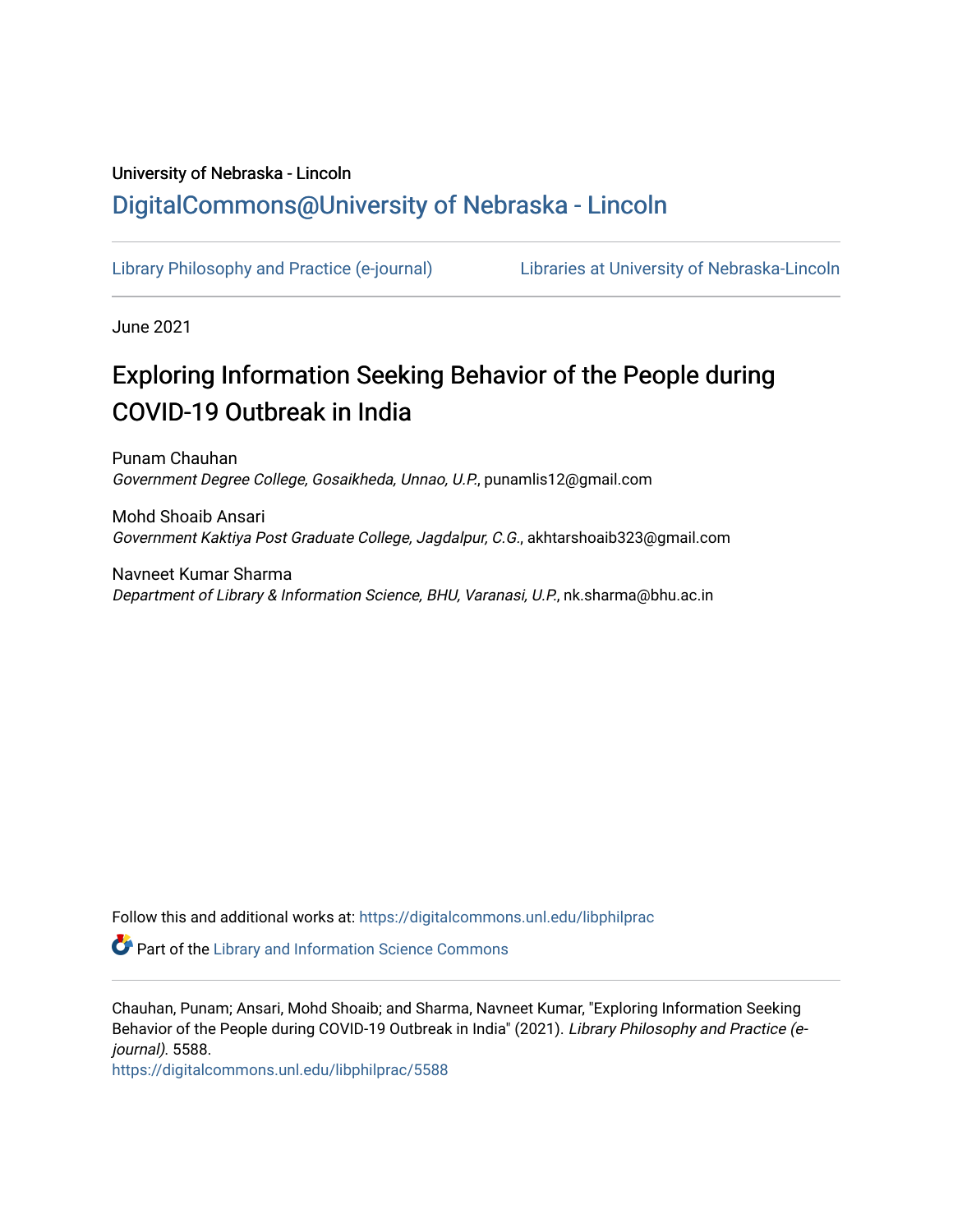# **Exploring Information Seeking Behavior of the People during COVID-19 Outbreak in India**

#### **Dr. Punam Chauhan**

Assistant Professor – Library, Government Degree College, Gosaikheda, Unnao, U.P.

#### **Mohd Shoaib Ansari**

Librarian, Government Kaktiya Post Graduate College, Jagdalpur, C.G.

#### **Navneet Kumar Sharma**

Senior Research Fellow, Department of Library & Information Science, BHU, Varanasi, U.P.

#### **Abstract**

The world is in great chaotic condition due to the outbreak of COVID-19 caused by a novel coronavirus. People are facing havoc in every corner of the world. As it is an actual novel virus, people search everywhere on the internet and other platforms to know much about this lethal virus. This paper examines various aspects of informationseeking behavior and pattern among ordinary people in India through online mode. The data were collected from August to November 2020. This paper also seeks to identify different areas of information need among common people and their problems while searching for desired information. The primary objectives of the paper include examining the users' activeness towards social media usage, identifying the most preferred information sources by users, and investigating different purposes for seeking information related to COVID-19 by users.

**Keywords:** Information Seeking Behavior, COVID-19, Coronavirus, Information need

#### **1. INTRODUCTION**

The world is encountering a pandemic situation by a novel virus named "severe acute respiratory syndrome coronavirus-2" (SARS-CoV-2) (Moreno, Fuentes-Lara & Navarro, 2020). The outbreak of the novel coronavirus was first identified in China (Wuhan) and it was rather denoted in India (Kerala) on January 28, 2020, when the virus emerged and spread rapidly worldwide. The COVID-19 was declared as a global pandemic by the World Health Organization (WHO) on March 11, 2020 (WHO, 2020); as of February 20, 2021, the total number of cases reported was 106,685,660, and 2,327,308 deaths had been reported worldwide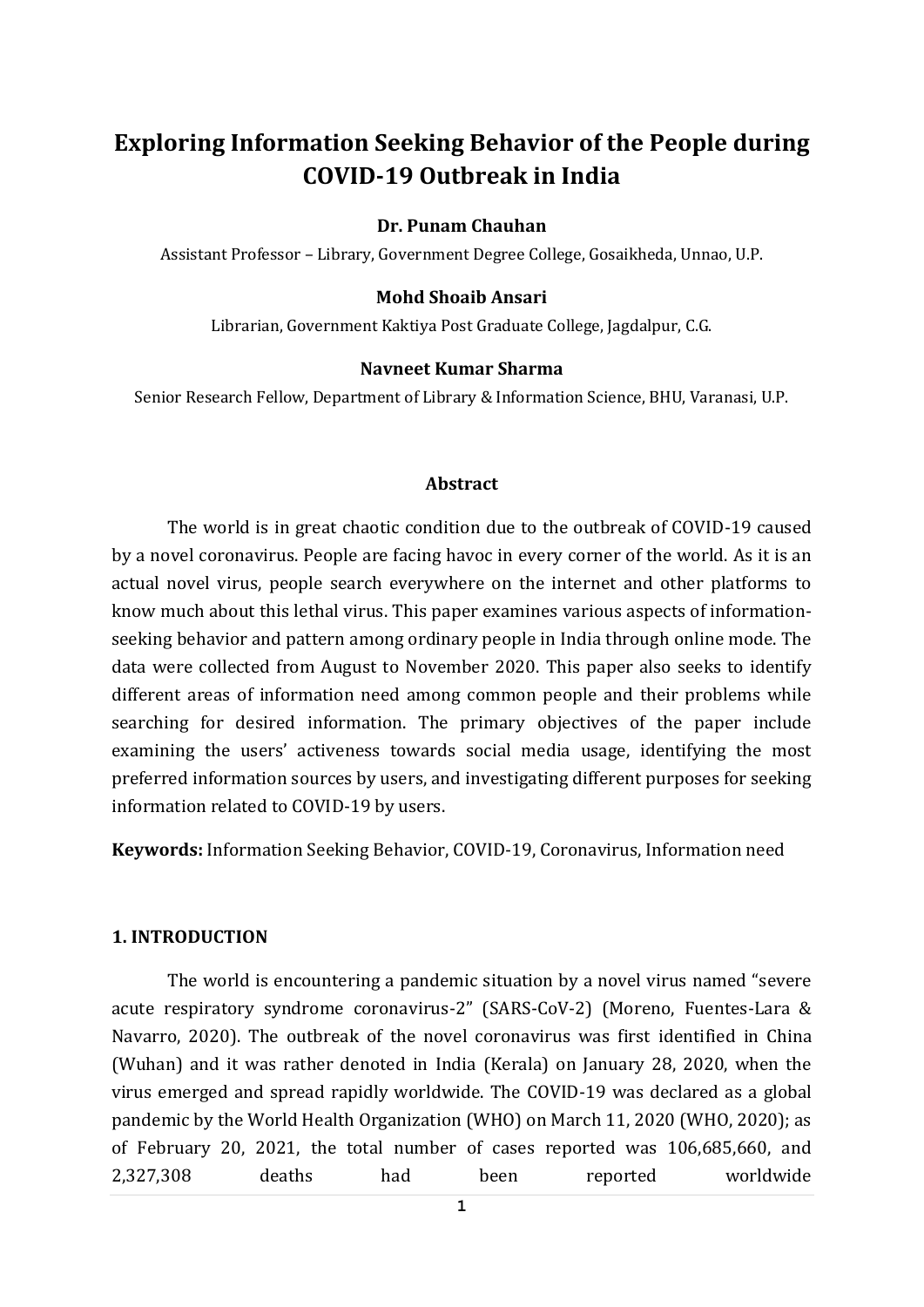(https://www.worldometers.info/coronavirus/). The WHO issued a guideline for retraining the spread of coronavirus outbreaks.

The latest information related to coronavirus's rapid development of information and communication technologies has enabled television channels and social media to broadcast health information. The partially attributed to the successful prevention education facilitated seeking treatment of suspected coronavirus patients at the specialized center. People could stay up to date on the latest news/information about the COVID-19 at their convenience, check facts when encountering uncertainties, and obtain informational Seeking Behaviour for health issues. The primary purpose of using social media is to gather the information and techniques to tackle the pandemic situation of Covid-19.

Information Seeking Behaviour of the people during COVID-19 is essential in controlling the pandemic. Social Media (WhatsApp, Facebook, Instagram, YouTube, Twitter, Telegram, and LinkedIn) are a means of communication that can provide health-related information that potentially impacts people's behavior during COVID-19 outcomes large scale in India. (Gesualdo et al., 2010) suggested that digital media have become prominent in driving the change of preventive behaviors and minimizing the risk of pandemic threats due to the disseminating information. It results from the association between health-related information consumption and disease control behaviors. (Liu, 2020) found that during the COVID-19 health crisis, timely and adequate information kept the public informed and helped curb the future outbreak of the disease. It was also found that seeking COVID-19-related information on MSNs, SLSSs, and online news media was associated with increased preventive practices.

The emerging digital media platforms include social media, mobile social networking apps (MSNs), and online news media are now preferred for health information seeking. Many scholars have drawn attention to Social media platforms, and mobile apps can seek and share information. For example, (Scheibe, Fietkiewicz, & Stock, 2016) analyzed the information behavior on Social Live streaming services. They found that YouNow users like to watch streams, chat while watching and reward performers by using emoticons. It also seemed that participants want to stream actively as well. The main motive for using YouNow is a simple fact that this system is efficiently utilized. SLSSs play an increasingly vital role in spreading information. Despite the emergence as sources of health information of increasingly diverse digital media platforms, relatively few studies have differentiated various digital media channels and explored their effects on behavioral performance.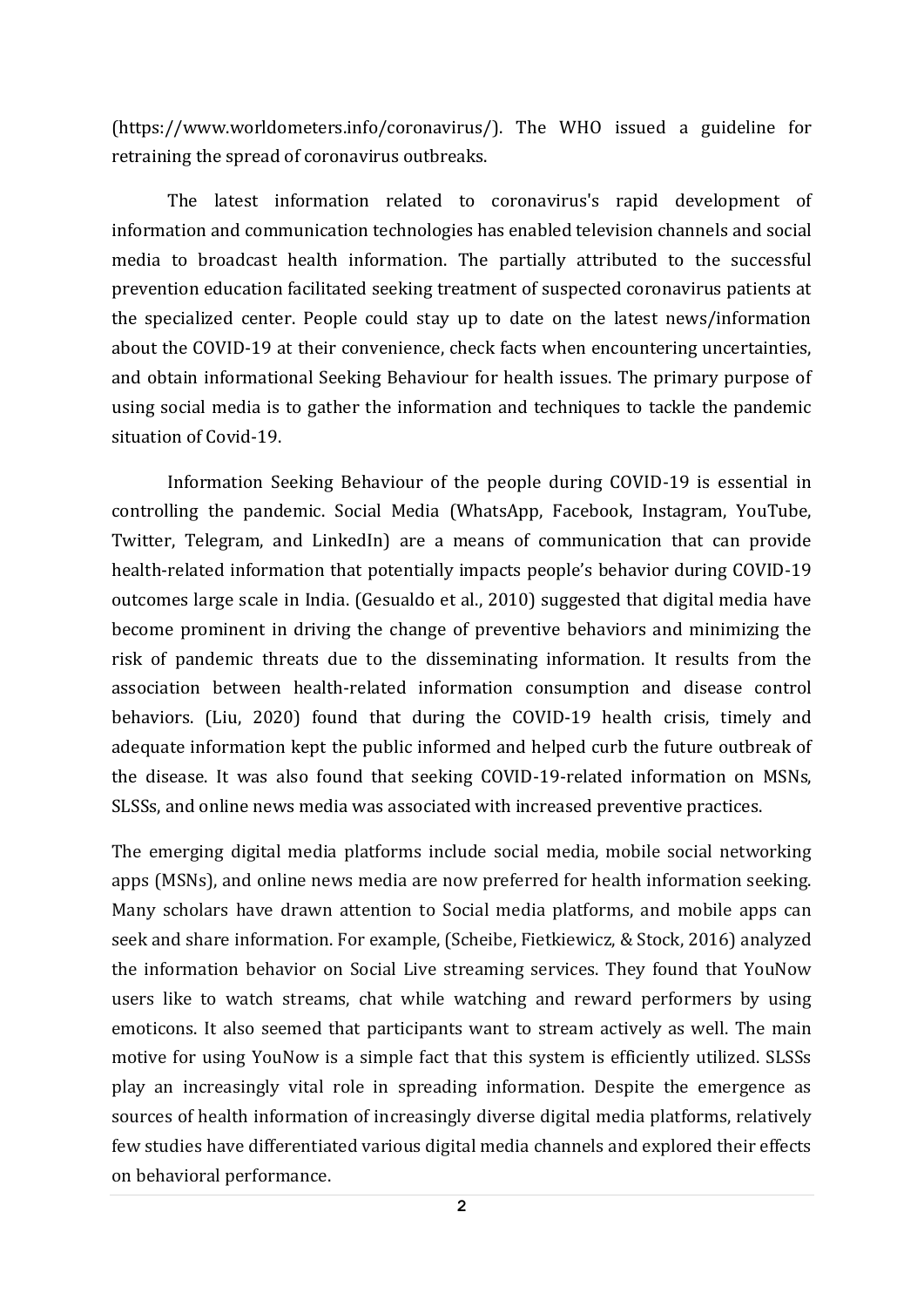#### **2. METHODS**

#### **2.1. Procedure**

This study is a retrospective analysis of results from online surveys conducted in India. The online questionnaire made using Google form and distributed among different social media platforms. The participants were asked to participate in the online survey and fill the questionnaire.

#### **2.2. Participants**

This study was conducted online using social media platforms. The link of the survey form was sent to the participants and asked them to forward the link to other people. All participants have explained the purpose of the study and individuals who agreed to this study were asked to complete the survey, otherwise, they can leave the survey. The survey takes only 5 minutes to complete. The data were collected from August to November 2020.

#### **2.3. Statistical analysis**

The data were initially analyzed by frequency count and percentage of the data. The second step for data analysis was the making rank analysis. The most prominent rank-based normalization procedures are those attributed to Van der Waerden, Blom, Bliss (the Rankit procedure), and Tukey. Van der Waerden's formula was thought to improve on percentiles by computing quantiles (equal unit portions under the normal curve corresponding with the number of observations in a sample) not strictly based on ranks but according to the rank of a given score value relative to the sample size (Soloman & Sawilowsky, 2009).

**Blom's** method:

$$
s=\Phi\left(\frac{r-3/8}{n+1/4}\right)
$$

-Where s is the normal score for an observation, r is the rank for that observation, n is the sample size and  $\Phi(p)$  is the p<sup>th</sup> quantile from the standard normal distribution (Altman, 1991).

#### **3. OBJECTIVES**

The study objectives to exploring information Seeking Behaviour of the people during the COVID-19 Outbreak in India. The specific objectives are as follows;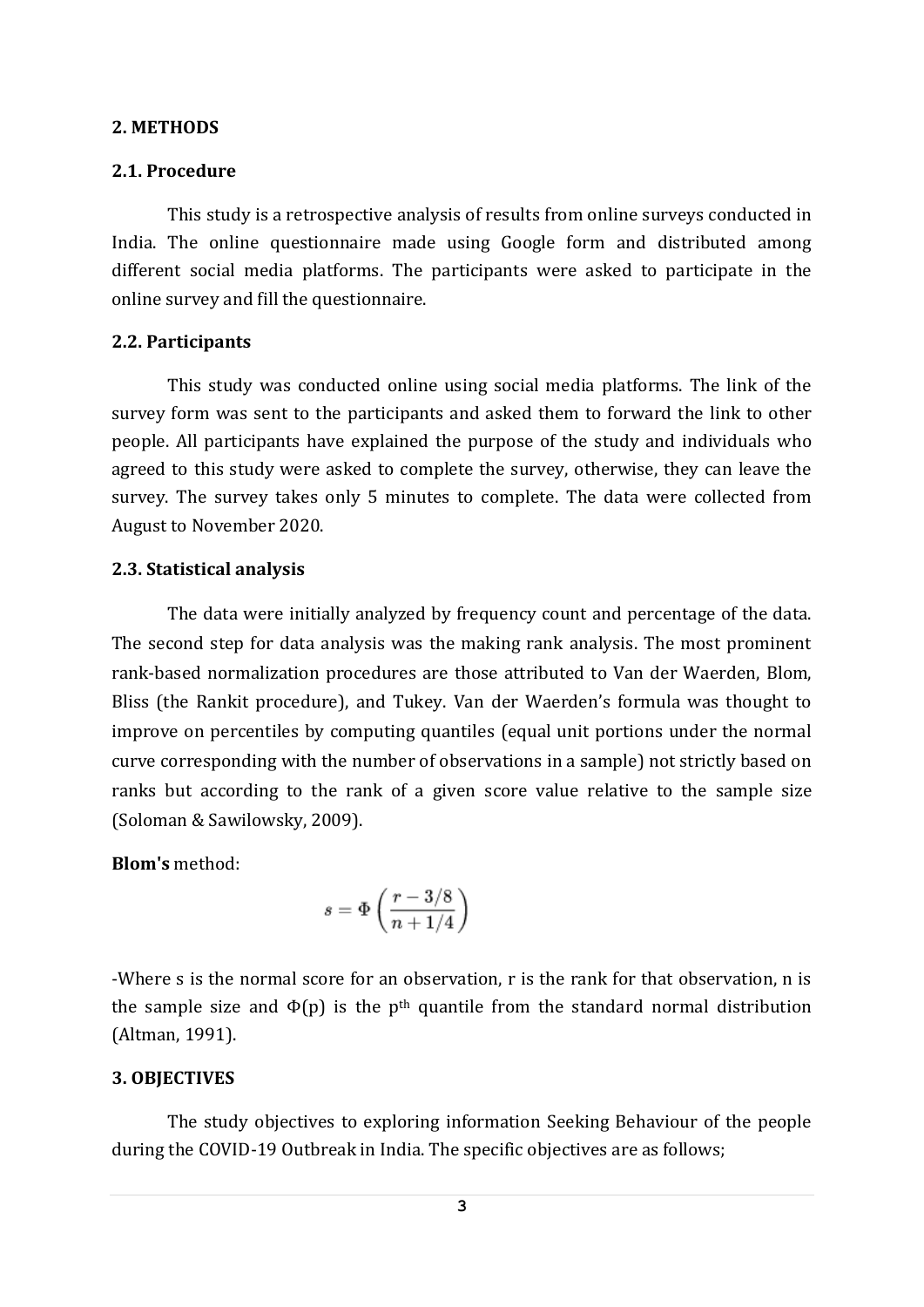- 1. To examine the users' activeness towards social media usage during the COVID-19 outbreak;
- 2. To ascertain different areas of information needs of users during the COVID-19 outbreak;
- 3. To identify the most preferred information sources by users for seeking COVID-19 related information;
- 4. To investigate different purposes for seeking information related to COVID-19 by users.
- 5. To identify the problems faced by users while seeking information about COVID-19.

### **4. ANALYSIS OF DATA**

#### **4.1. Demographic Profile of the Respondents**

The data comprises a wide range of demographic characteristics because of online data collection.

| <b>Designation</b>    | Frequency | Percent | Cumulative<br>Percent | <b>Proportion</b><br><b>Estimate Rank</b> | <b>Fractional</b><br>Rank<br>Percent |
|-----------------------|-----------|---------|-----------------------|-------------------------------------------|--------------------------------------|
| Students              | 74        | 46.54   | 46.54                 | .7759                                     | 85.71                                |
| Academician           | 42        | 26.42   | 72.96                 | .6379                                     | 71.43                                |
| Administrative        | 12        | 7.55    | 80.50                 | .3621                                     | 42.86                                |
| Technical employee    | 11        | 6.92    | 87.42                 | .2241                                     | 28.57                                |
| House Keeper          | 7         | 4.40    | 91.82                 | .0862                                     | 14.29                                |
| Unemployed            | 13        | 8.18    | 100.00                | .5000                                     | 57.14                                |
| Total                 | 159       | 100.00  |                       | .9138                                     | 100.00                               |
| <b>Std. Deviation</b> | 16.66223  |         |                       |                                           |                                      |
| Mean                  |           | 16.6683 |                       |                                           |                                      |

#### **4.1.1. Category-wise distribution of the respondents**

**Table – 1:** Category-wise distribution of the respondents (Proportion Estimate of using Blom's Formula)

Table - 1 shows the category-wise distribution of the respondents. The data shows that 46% of the respondents are students, 26.42% from Academician, 7.55% are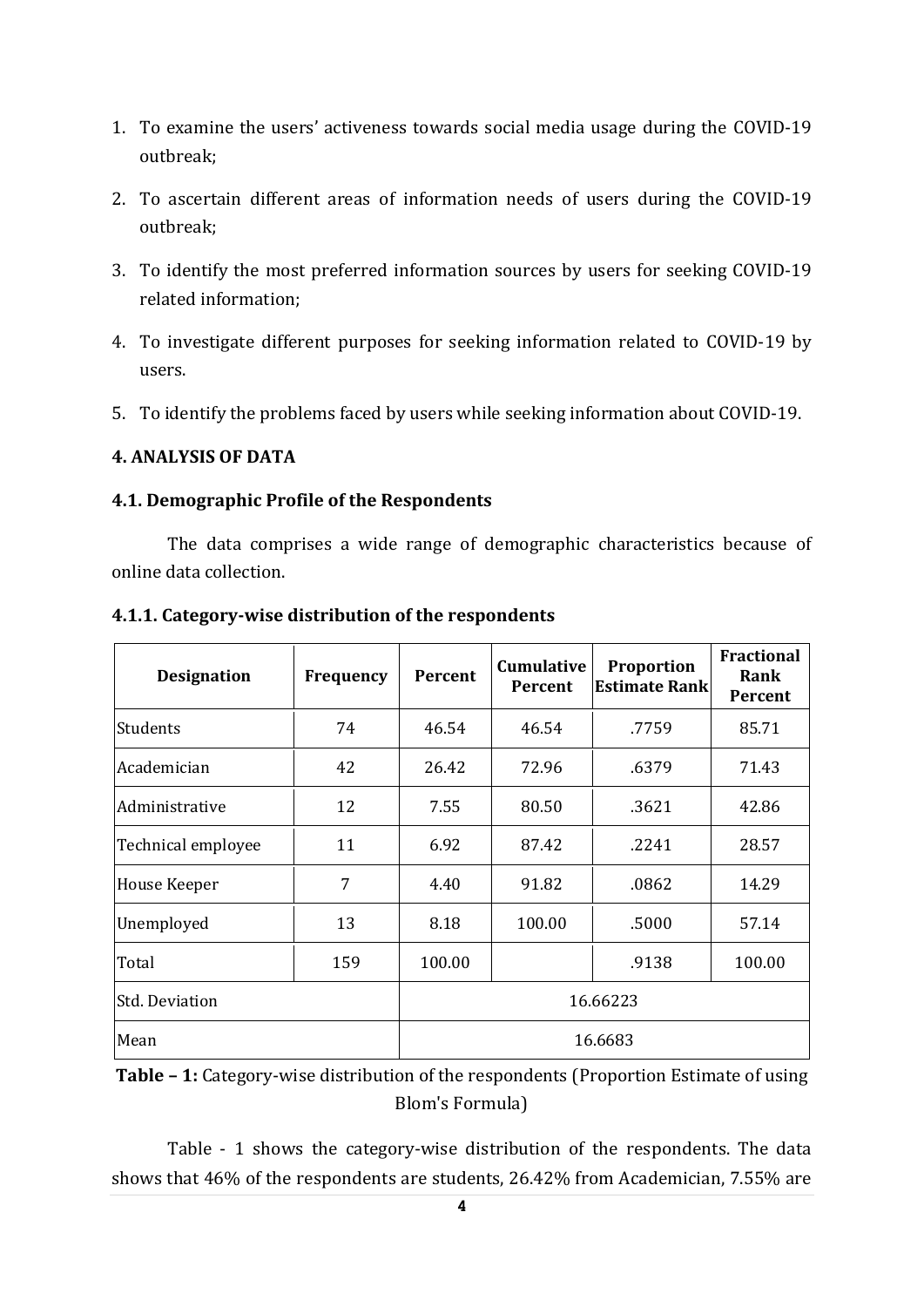from Administrative post, 6.92% are Technical employees, and 4.40% are House Keepers. The data also comprises 8.18% of respondents from the Unemployed category.

| Age            | Frequency | <b>Percent</b> | <b>Cumulative</b><br>Percent | Proportion<br><b>Estimate Rank</b> | <b>Fractional</b><br><b>Rank Percent</b> |  |
|----------------|-----------|----------------|------------------------------|------------------------------------|------------------------------------------|--|
| $16 - 25$      | 58        | 36.48          | 36.48                        | 0.7400                             | 83.33                                    |  |
| $26 - 35$      | 45        | 28.30          | 64.78                        | 0.5800                             | 66.67                                    |  |
| $36 - 45$      | 34        | 21.38          | 86.16                        | 0.4200                             | 50.00                                    |  |
| $46 - 55$      | 18        | 11.32          | 97.48                        | 0.2600                             | 33.33                                    |  |
| $56 - 65$      | 4         | 2.52           | 100.00                       | 0.1000                             | 16.67                                    |  |
| Total          | 159       | 100.00         |                              | 0.900                              | 100.00                                   |  |
| Std. Deviation |           | 13.4469        |                              |                                    |                                          |  |
| Mean           |           | 20.000         |                              |                                    |                                          |  |

**4.1.2. Age-wise distribution of the respondents**

**Table – 2:** Age-wise distributions of the respondents

Table - 2 shows that the population selected for the study comprises a majority of respondents from the 16-25 age group with 36.48%. The 28.30% respondents are from the 26-35 age group, 21.38% from the 36-45 age group, 11.32% from the 46-55 age group, and 2.52% of respondents from the 56-65 age group.

**4.1.3. Gender-wise distribution of the respondents**

| Gender         | Frequency | Percent | <b>Cumulative</b><br>Percent | <b>Proportion</b><br><b>Estimate Rank</b> | <b>Fractional</b><br><b>Rank Percent</b> |
|----------------|-----------|---------|------------------------------|-------------------------------------------|------------------------------------------|
| Female         | 76        | 47.8    | 47.8                         | 0.1923                                    | 33.33                                    |
| Male           | 83        | 52.2    | 100.0                        | 0.5000                                    | 66.67                                    |
| Total          | 159       | 100.0   |                              | 0.8077                                    | 100.00                                   |
| Std. Deviation | 3.11127   |         |                              |                                           |                                          |
| 50.000<br>Mean |           |         |                              |                                           |                                          |

**Table – 3:** Gender-wise distributions of the respondents

Table 3 shows the gender-wise distribution of the respondents. The data reveal that 47.8% of respondents are female and 52.2% of respondents are male. It shows that the male population in the internet-using community is slightly more than female.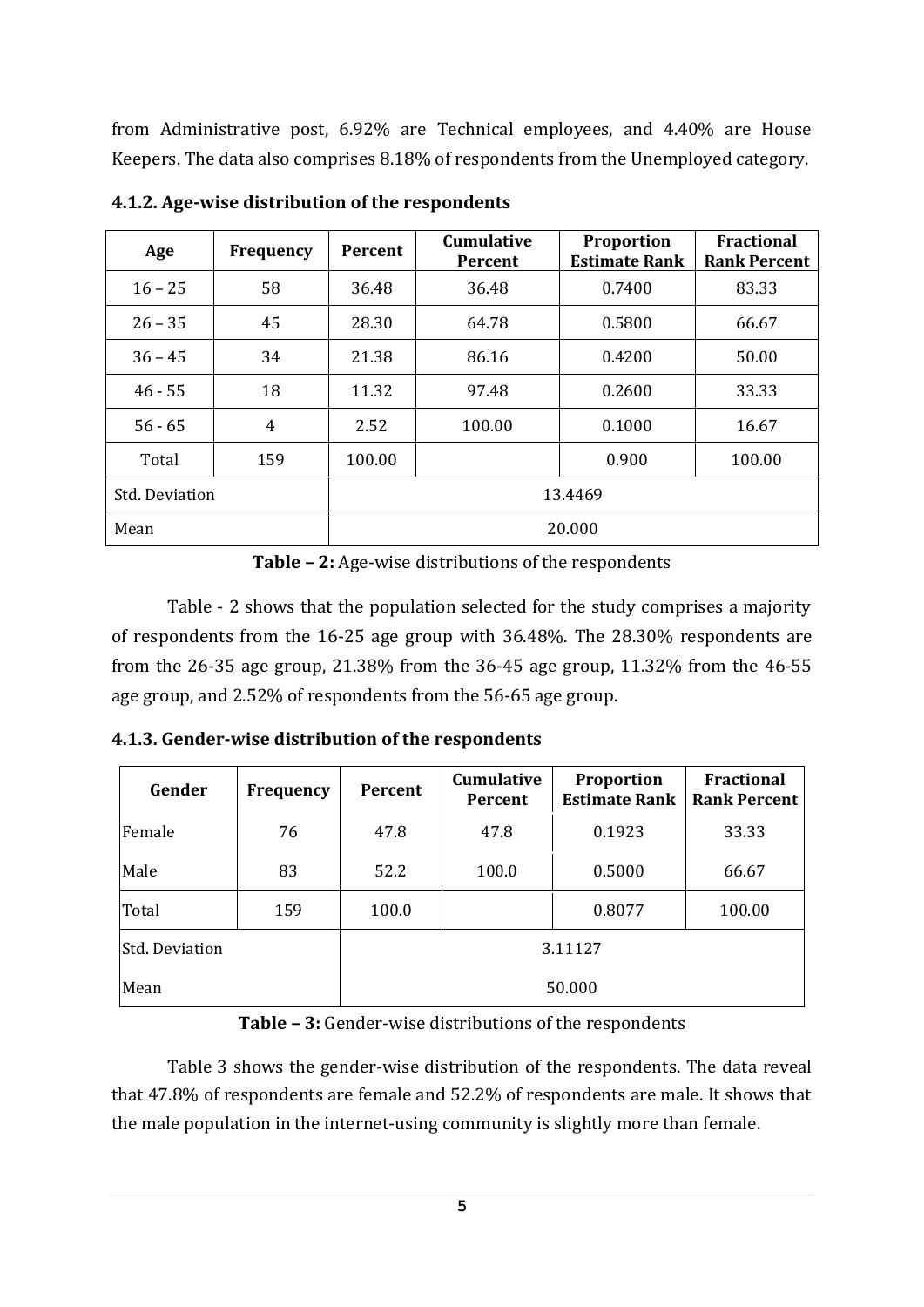| Qualification  | Frequency    | Percent  | <b>Cumulative</b><br><b>Percent</b> | <b>Proportion</b><br><b>Estimate Rank</b> | <b>Fractional Rank</b><br>Percent |
|----------------|--------------|----------|-------------------------------------|-------------------------------------------|-----------------------------------|
| Intermediate   | 10           | 6.29     | 6.29                                | 0.3621                                    | 42.86                             |
| Diploma        | $\mathbf{1}$ | 0.63     | 6.92                                | 0.0862                                    | 14.29                             |
| Graduate       | 36           | 22.64    | 29.56                               | 0.5000                                    | 57.14                             |
| Post Graduate  | 68           | 42.77    | 72.33                               | 0.7759                                    | 85.71                             |
| M.Phil         | 4            | 2.52     | 74.84                               | 0.2241                                    | 28.57                             |
| Ph.D           | 40           | 25.16    | 100.00                              | 0.6379                                    | 71.43                             |
| Total          | 159          | 100.0    |                                     | 0.9138                                    | 100.00                            |
| Std. Deviation |              | 16.45709 |                                     |                                           |                                   |
| Mean           |              | 16.6683  |                                     |                                           |                                   |

**4.1.4. Educational profile of the respondents**

**Table – 4:** Educational profiles of the respondents

Table 4 shows the educational qualification of the respondents who participated in the study. The data shows that  $6.29\%$  of respondents have Intermediate  $(10+2)$  as their educational qualification. There are 0.63% diploma holders, 22.64% are graduate, 42.77% are post graduate, 2.52% are M.Phil and 25.16% are Ph.D. degree holders. The finding shows that the majority of people have acquired higher education and others are still studying in the schools. It is worth mentioning that the population comprises one-fourth population of having a doctorate.

| Time spend    | Frequency                  | Percent | <b>Cumulative</b><br><b>Proportion</b><br><b>Estimate Rank</b><br><b>Percent</b> |        | <b>Fractional</b><br><b>Rank Percent</b> |
|---------------|----------------------------|---------|----------------------------------------------------------------------------------|--------|------------------------------------------|
| <1 Hour       | 11                         | 6.92    | 6.92                                                                             | 0.4200 | 50.00                                    |
| $1 - 3$ Hours | 83                         | 52.20   | 59.12                                                                            | 0.7400 | 83.33                                    |
| $4 - 6$ Hours | 59                         | 37.11   | 96.23                                                                            | 0.5800 | 66.67                                    |
| 9 - 12 Hours  | 5                          | 3.14    | 99.37                                                                            | 0.2600 | 33.33                                    |
| >12 Hours     | $\mathbf{1}$               | 0.63    | 100.00                                                                           | 0.1000 | 16.67                                    |
| Total         | 159                        | 100.00  |                                                                                  | 0.9000 | 100.00                                   |
|               | 23.23863<br>Std. Deviation |         |                                                                                  |        |                                          |
| Mean          |                            | 20.000  |                                                                                  |        |                                          |

**4.2. Time spent searching about Covid-19 related information**

**Table – 5:** Time spent searching about Covid-19 related information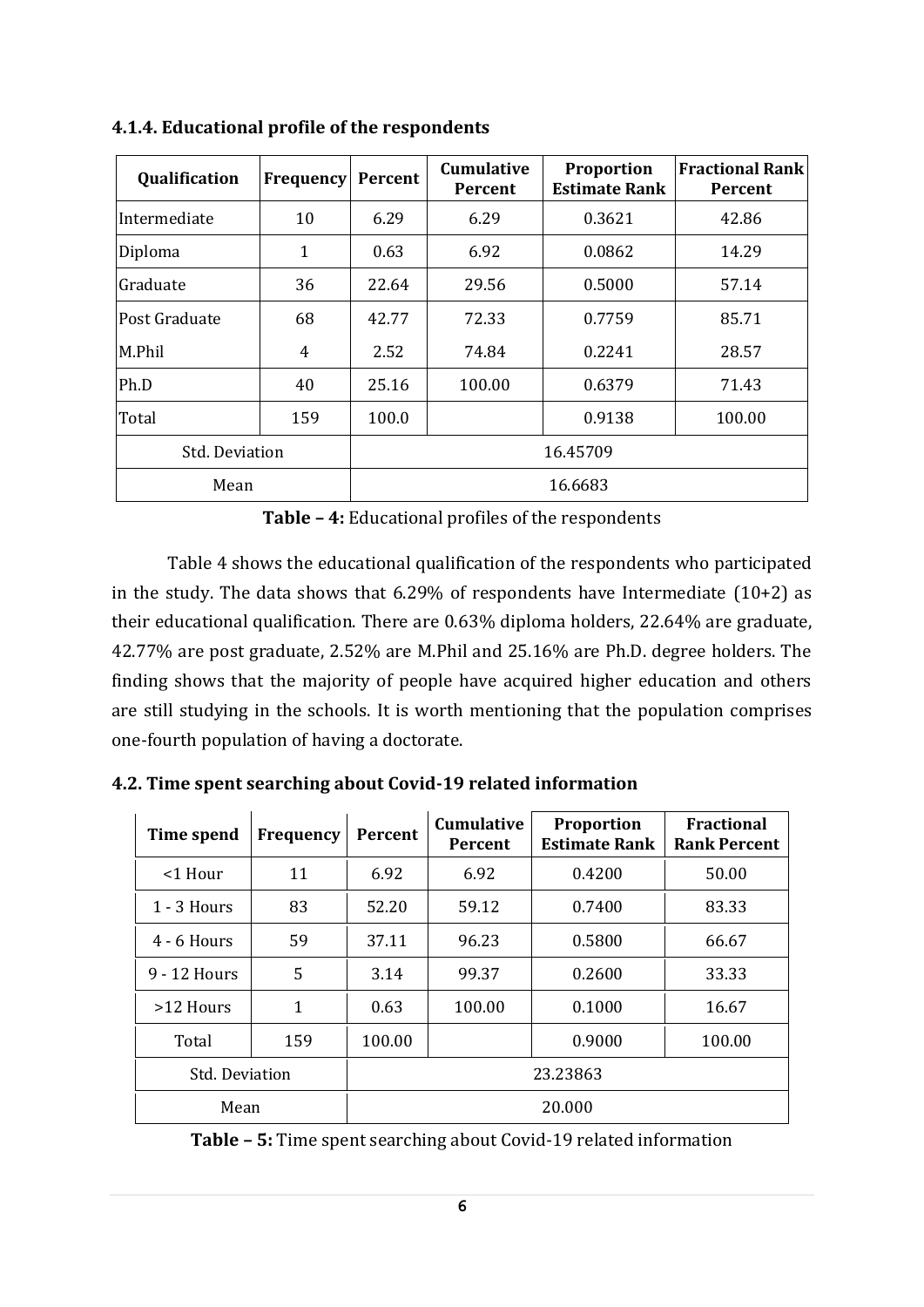Table 5 shows the time spend by the people for searching COVID-19 related information in a day It is found that 6.92% of respondents spend less than 1 Hour whereas 52.20% of respondents spend 1 - 3 Hours in a day searching COVID-19 information. 37.11% of the respondents spend 4 - 6 Hours and 3.14% of respondents spend 9 - 12 Hours for searching information about COVID-19. The data trend shows that most of the people spend 1 – 6 hours searching about COVID-19 related information whereas very few people spend beyond this time duration. A very few 0.63% of respondents spend more than 12 hours in a day for searching COVID-19 related information.

| <b>Social Media</b><br><b>Platform</b> | <b>Frequency</b> | <b>Percent</b>  | <b>Proportion</b><br><b>Estimate Rank</b> | <b>Fractional Rank</b><br>Percent |
|----------------------------------------|------------------|-----------------|-------------------------------------------|-----------------------------------|
| Whatsapp                               | 155              | 97.48           | 0.9000                                    | 100.00                            |
| Youtube                                | 146              | 91.82           | 0.7400                                    | 83.33                             |
| Facebook                               | 136              | 85.53           | 0.5800                                    | 66.67                             |
| Telegram                               | 126              | 79.25           | 0.4200                                    | 50.00                             |
| Twitter                                | 102              | 64.15           | 0.2600                                    | 33.33                             |
| Instagram                              | 87               | 54.72<br>0.1000 |                                           | 16.67                             |
| Std. Deviation                         |                  | 16.48286        |                                           |                                   |
| Mean                                   |                  | 78.8250         |                                           |                                   |

**4.3. Social media activeness during the COVID-19 outbreak**

**Table – 6:** Social media platform used for seeking information about Covid-19

Table 6 shows people's activeness over different social media platforms for seeking COVID-19 related information. The respondents are allowed to mark more than one social media they are using. The data shows that the majority of respondents use WhatsApp for seeking COVID-19 related information with 97.48%, followed by Youtube with 91.82%. It is also observed that 85.53% of respondents use Facebook, 79.25% use Telegram, 64.15% use Twitter and 54.72% use Instagram for seeking COVID-19 related information.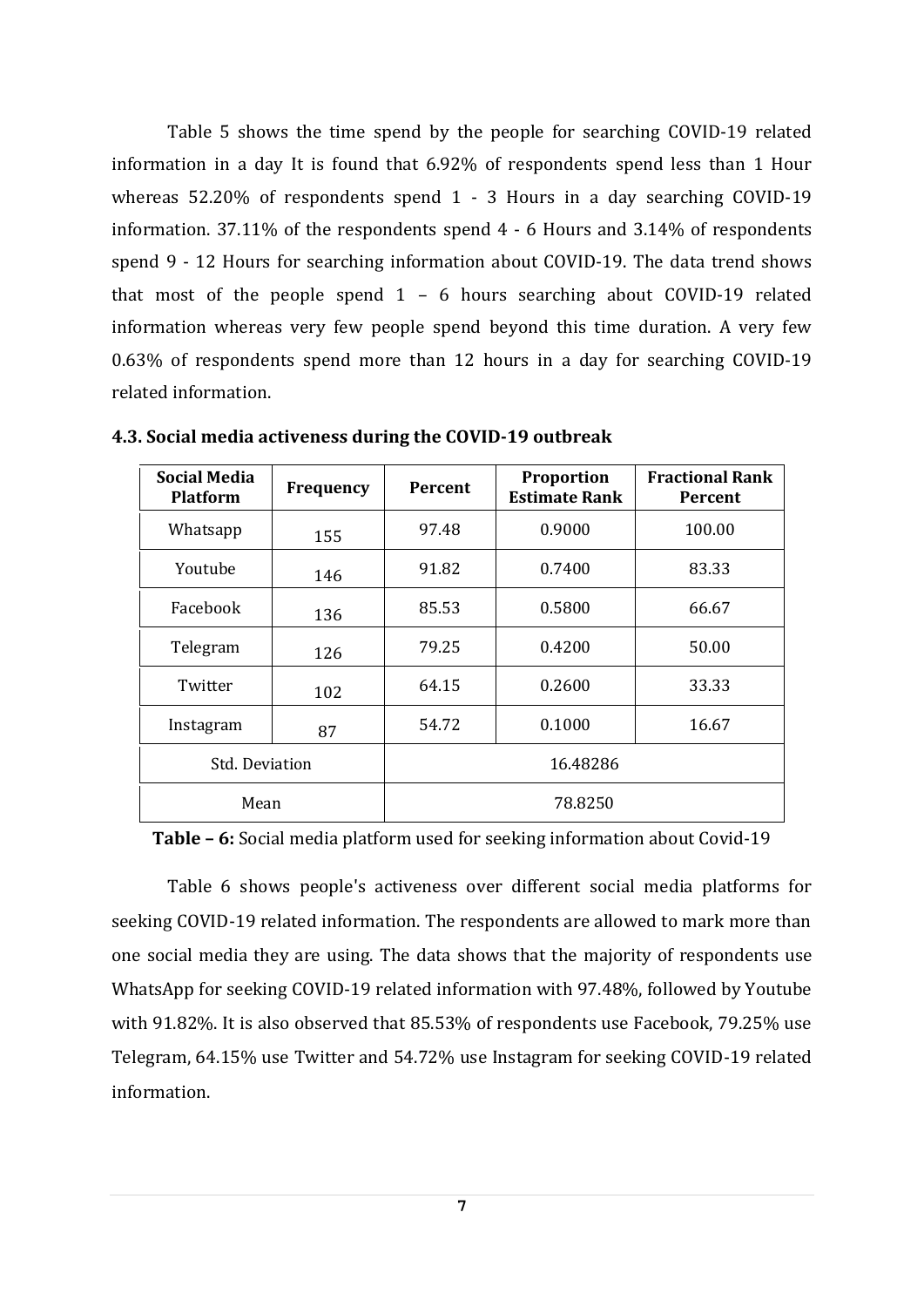| <b>Purpose</b>                                                                                     | Frequency | Percent | <b>Proportion</b><br><b>Estimate</b><br><b>Rank</b> | <b>Fractional</b><br><b>Rank</b><br>Percent |
|----------------------------------------------------------------------------------------------------|-----------|---------|-----------------------------------------------------|---------------------------------------------|
| Signs and symptoms of the Coronavirus                                                              | 159       | 100.00  | .8279                                               | 86.67                                       |
| Causes and treatments of illness                                                                   | 159       | 100.00  | .8279                                               | 86.67                                       |
| the standard advice for individuals<br>having corona virus-like symptoms                           | 149       | 93.71   | .7623                                               | 80.00                                       |
| Prevention and control of coronavirus                                                              | 148       | 93.08   | .6967                                               | 73.33                                       |
| Procedure for seeking treatment of<br>suspected coronavirus patients at the<br>specialized centre. | 142       | 89.31   | .6311                                               | 66.67                                       |
| Procedure for seeking treatment of<br>suspected coronavirus patients at the<br>specialized center. | 142       | 89.31   | .6311                                               | 66.67                                       |
| Information about the proper procedure<br>for washing hand and using sanitizer                     | 142       | 89.31   | .6311                                               | 66.67                                       |
| Updated number of coronavirus infected<br>cases across the world                                   | 139       | 87.42   | .5656                                               | 60.00                                       |
| Availability of medicines and<br>vaccination in the country                                        | 137       | 86.16   | .5000                                               | 6.67                                        |
| Updated information about coronavirus<br>hot-spot areas in the country                             | 132       | 83.02   | .4344                                               | 46.67                                       |
| The updated list of coronavirus affected<br>cities in India                                        | 128       | 80.50   | .3689                                               | 40.00                                       |
| Coronavirus protection products and<br>their availability                                          | 124       | 77.99   | .3033                                               | 33.33                                       |
| Coronavirus vulnerable groups and the<br>level of risk                                             | 117       | 73.58   | .2377                                               | 26.67                                       |
| Controversies about the political agenda<br>of coronavirus outbreak                                | 115       | 72.33   | .1721                                               | 20.00                                       |
| Information about Government plan for<br>preventing the pandemic.                                  | 112       | 70.44   | .1066                                               | 13.33                                       |
| Updated number of fatalities and<br>recoveries from coronavirus in India                           | 103       | 64.78   | .0410                                               | 53.33                                       |
| <b>Std. Deviation</b>                                                                              |           |         | 10.71943                                            |                                             |
| Mean                                                                                               |           |         | 84.1087                                             |                                             |

#### **4.4. Information needs in the pandemic situation of Covid-19**

**Table – 7:** Types of Information need in the pandemic situation of Covid-19

The question was designed to access the type of information people search over the internet and social media platforms. The respondents were allowed to select more than one option provided. The findings show that all of them search Signs and symptoms of the Coronavirus and Causes and treatments of illness. 93.71% of respondents search the standard advice for individuals having corona virus-like symptoms and 93.08% search for Prevention and control of coronavirus. 89.31% of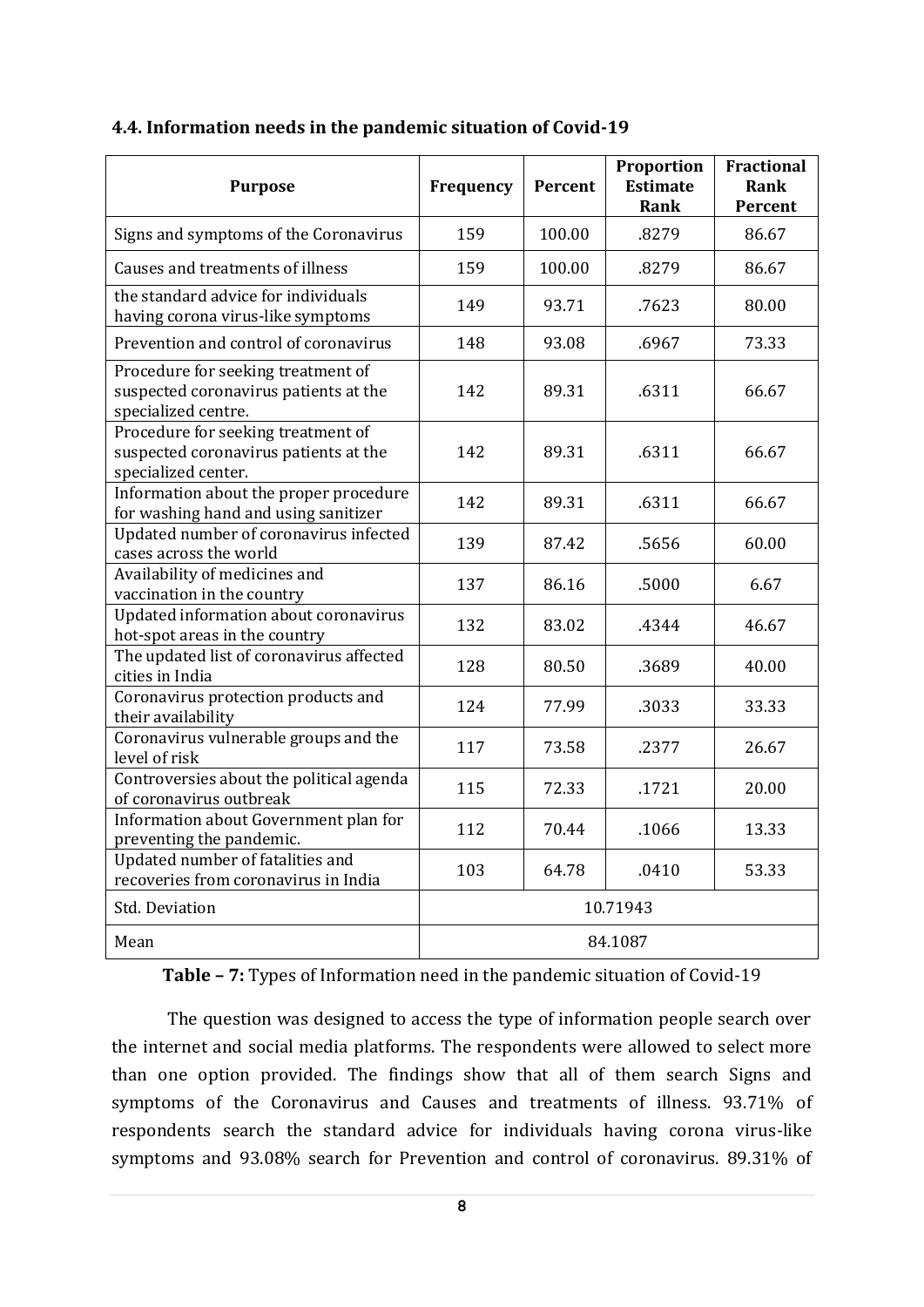respondents seek information regarding the Procedure for seeking treatment of suspected coronavirus patients at the specialized centre and Information about the proper procedure for washing hands and using sanitizer. 87.42% of respondent seek the list of Updated number of coronavirus infected cases across the world, 86.16% seeks Availability of medicines and vaccination in the country, 83.02% seeks Updated information about coronavirus hot-spot areas in the country and 80.50% seeks information regarding. The updated list of coronavirus affected cities in India. 77.99% of respondents search Coronavirus protection products and their availability related information, 73.58% search Coronavirus vulnerable groups and the level of risk, 72.33% search about Controversies about the political agenda of coronavirus outbreak, 70.44% search for Information about Government plan for preventing the pandemic and 64.78% about the Updated number of fatalities and recoveries from coronavirus in India.

| <b>Preferred information sources</b>                                                     | <b>Frequency Percent</b> |       | <b>Proportion</b><br><b>Estimate</b><br>Rank | <b>Fractional</b><br>Rank<br>Percent |
|------------------------------------------------------------------------------------------|--------------------------|-------|----------------------------------------------|--------------------------------------|
| Dedicated websites of Corona Virus                                                       | 32                       | 20.1  | 0.7162                                       | 77.78                                |
| Family Members/Friends/Colleagues                                                        | 22                       | 13.8  | 0.6081                                       | 66.67                                |
| <b>Medical Staff</b>                                                                     | 21                       | 13.2  | 0.5000                                       | 55.56                                |
| News websites                                                                            | 18                       | 11.3  | 0.3919                                       | 44.44                                |
| Newspapers (online/print)                                                                | 13                       | 8.2   | 0.2838                                       | 33.33                                |
| Posters/Brochures                                                                        | 7                        | 4.4   | 0.0676                                       | 11.11                                |
| Social Media (WhatsApp, Facebook,<br>Instagram, YouTube, Twitter, Telegram,<br>LinkedIn) | 34                       | 21.4  | 0.8243                                       | 89.89                                |
| Television                                                                               | 9                        | 5.7   | 0.1757                                       | 22.22                                |
| Total                                                                                    | 159                      | 100.0 | 0.9324                                       | 100.00                               |
| Std. Deviation                                                                           | 6.21609                  |       |                                              |                                      |
| Mean                                                                                     | 12.2625                  |       |                                              |                                      |

# **4.5. Most preferred information sources for seeking COVID-19 related information**

#### **Table – 8:** Most preferred information sources

Table – 8 shows the most preferred information sources people used to search for their required information during the COVID-19 outbreak. The data shows that most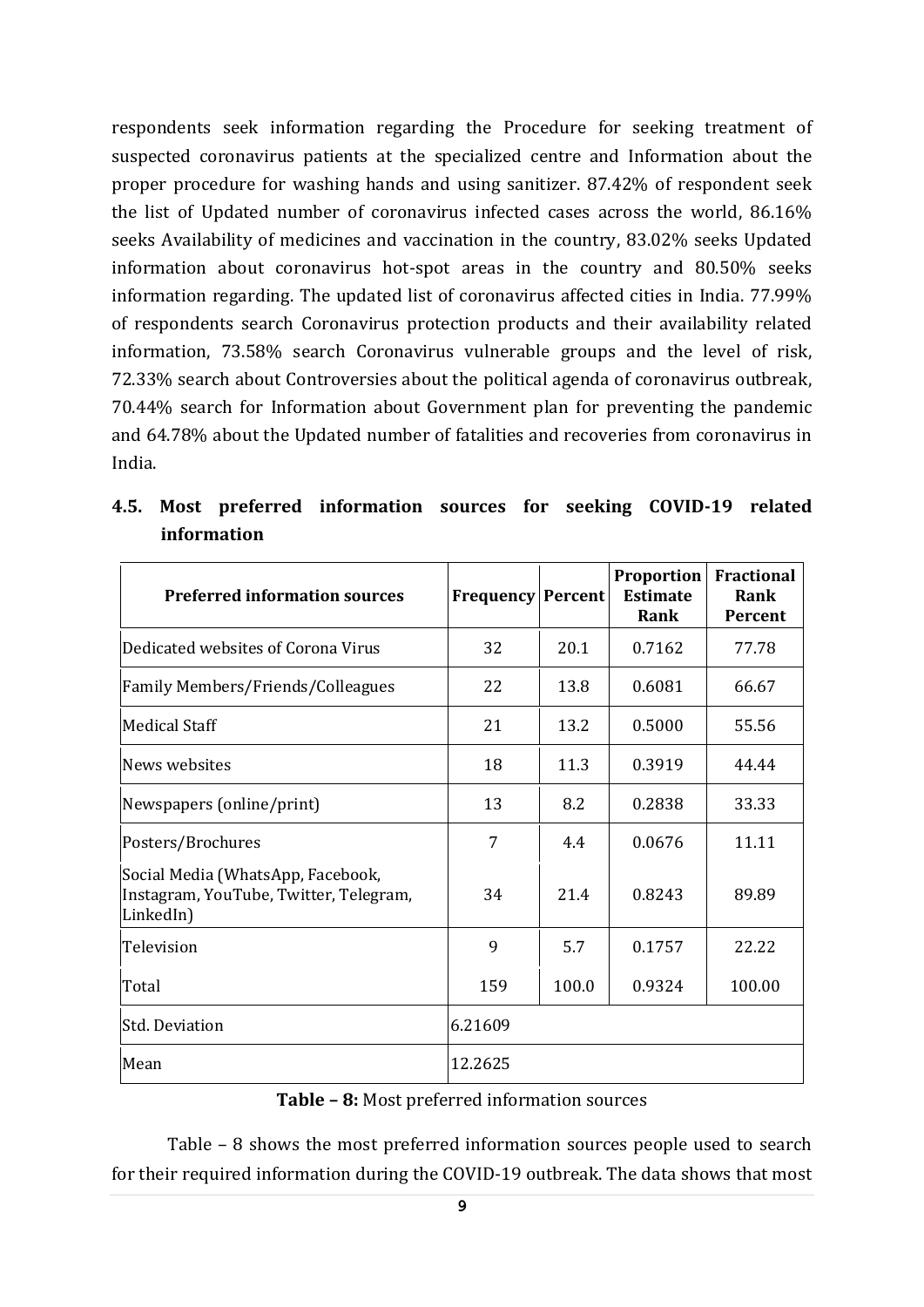of the people prefer (21.4%) Social Media for searching information, 20.1% prefer dedicated websites of Coronavirus and 13.8% of respondents prefer to ask from Family Members/Friends/Colleagues. There are 13.2% of respondents prefer to contact Medical Staff, 11.3% visit News websites and 8.2% respondents prefer Newspapers (online/print). A very few numbers of respondents (5.7%) prefer Television and 4.4% prefer Posters/Brochures issued by the government and various organizations.

| <b>Purpose</b>                                                                                           | Frequency | Percent | <b>Proportion</b><br><b>Estimate</b><br>Rank | <b>Fractional</b><br>Rank<br>Percent |
|----------------------------------------------------------------------------------------------------------|-----------|---------|----------------------------------------------|--------------------------------------|
| To remain vigilant and adjust my<br>precautionary measures                                               | 151       | 94.97   | 0.9138                                       | 100.00                               |
| To find out the medicine to<br>improve immunity                                                          | 142       | 89.31   | 0.7759                                       | 85.71                                |
| To find out the information about<br>safety products for Covid-19                                        | 139       | 87.42   | 0.6379                                       | 71.43                                |
| To find out the latest information<br>related to coronavirus                                             | 136       | 85.53   | 0.5000                                       | 57.14                                |
| To help someone who was looking<br>for information                                                       | 117       | 73.58   | 0.3621                                       | 42.86                                |
| To prepare advisory and circular<br>related to coronavirus for<br>distribution within my<br>organization | 39        | 24.53   | 0.0862                                       | 14.29                                |
| To find out information about<br>coronavirus for research and<br>development                             | 81        | 50.94   | 0.2241                                       | 28.57                                |
| Std. Deviation                                                                                           | 25.64752  |         |                                              |                                      |
| Mean                                                                                                     | 72.3257   |         |                                              |                                      |

**4.6. Purpose of seeking Covid-19 related information**

**Table – 9:** Purpose of seeking information

Table – 9 shows the data regarding the purpose of seeking COVID-19 related information. The question was designed to allow respondents to choose more than one option. The data shows that 94.97% of respondents seek information to remain vigilant and adjust their precautionary measures, 89.31% seek information to find out the medicine to improve immunity and 87.42% of respondents seek information to find out the information about safety products for Covid-19. 85.53% of respondents seek to find out the latest information related to coronavirus, 73.58% seek information to help someone who was looking for information and 50.94% to find out information about coronavirus for research and development. 24.53% of respondents seek information to prepare advisory and circular related to coronavirus for distribution within my organization.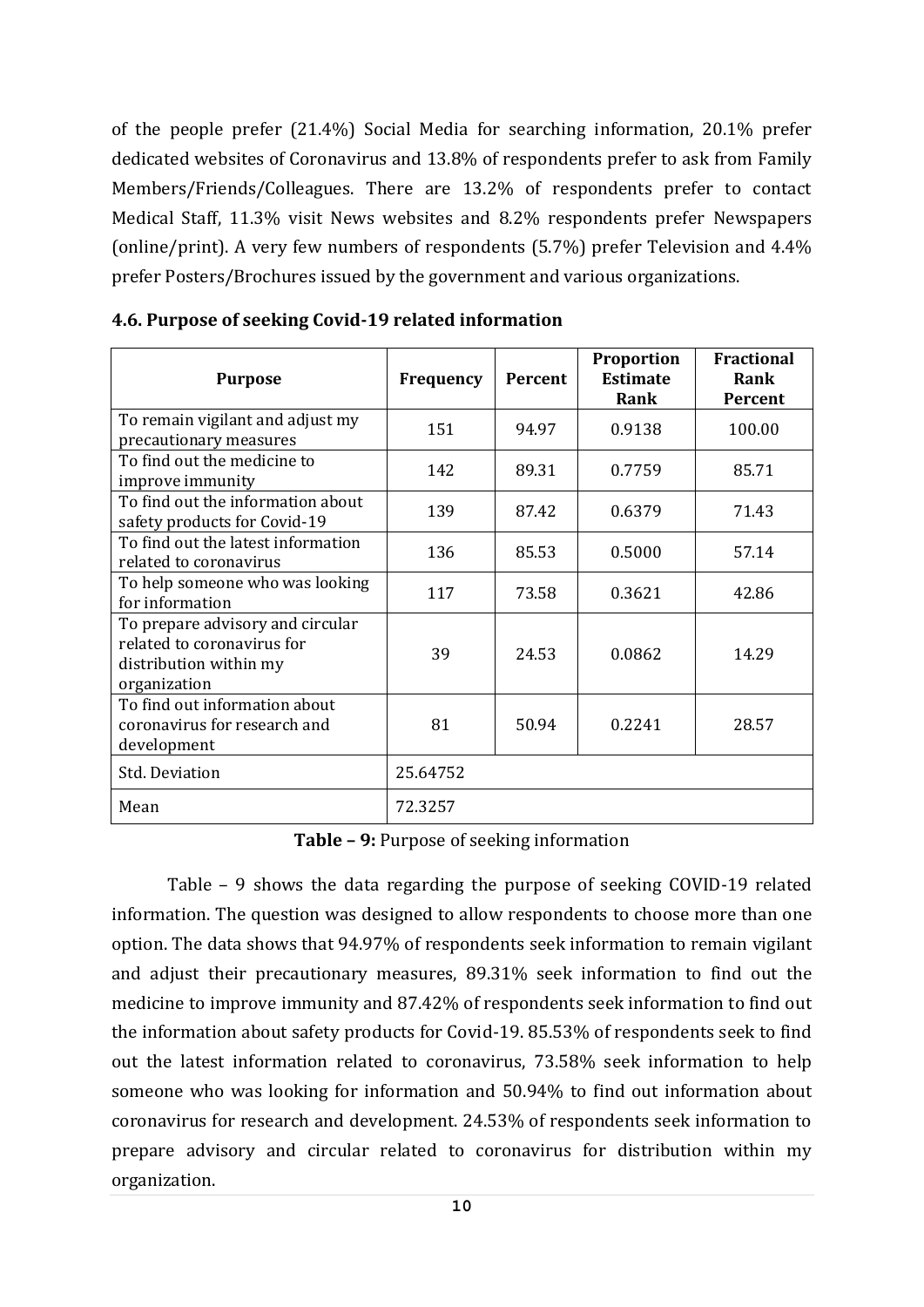| Problem                                                         | Frequency | Percent | <b>Proportion</b><br><b>Estimate Rank</b> | <b>Fractional</b><br>Rank<br>Percent |
|-----------------------------------------------------------------|-----------|---------|-------------------------------------------|--------------------------------------|
| Non availability of required<br>information                     | 125       | 78.62   | 0.2600                                    | 33.33                                |
| Credibility or authenticity of<br>information on coronavirus    | 148       | 93.08   | 0.7400                                    | 83.33                                |
| Too much repetitive information<br>available on the Internet    | 114       | 71.70   | 0.1000                                    | 16.67                                |
| frequent changes in information<br>and content                  | 139       | 87.42   | 0.5800                                    | 66.67                                |
| Difficulty in understanding corona<br>virus related information | 132       | 83.02   | 0.4200                                    | 50.00                                |
| Information is not available in my<br>native language           | 152       | 95.60   | 0.9000                                    | 100.00                               |
| Std. Deviation                                                  | 8.99961   |         |                                           |                                      |
| Mean                                                            | 84.9067   |         |                                           |                                      |

#### **4.7. Problems faced searching COVID-19 information**

**Table – 10:** Problems faced while searching Covid-19 related information

Table – 10 shows the problem people faced while searching Covid-19 related information. The question was designed to allow selecting more than one option. The data shows that 95.60% of respondents said that Information is not available in their native language while 93.08% of respondents face problems regarding the Credibility or authenticity of coronavirus information. 87.42% of respondents face the problem because of frequent changes in information and content whereas 83.02% admit that they faced Difficulty in understanding corona virus-related information. 78.62% of respondents said that they face the problem of Non-availability of the required information and 71.70% of respondents facing the problem of too much repetitive information available on the Internet.

### **5. DISCUSSION**

The study compromises a variety of nature of participants, including most of the students followed by Academician, Unemployed, Administrative people and Technical employees in decreasing order. It includes most respondents from the 16-25 age group, followed by the 26-35 age group, 36-45 age group, 46-55 age group, and 56-65 age group. The study has almost half the participation of males and half the participation of female respondents. The study has a large portion of highly educated people. Nearly half of the respondents are graduates, and one-fourth are Postgraduate and Ph.D. respectively.

The data shows that people spend a reasonable amount of time daily searching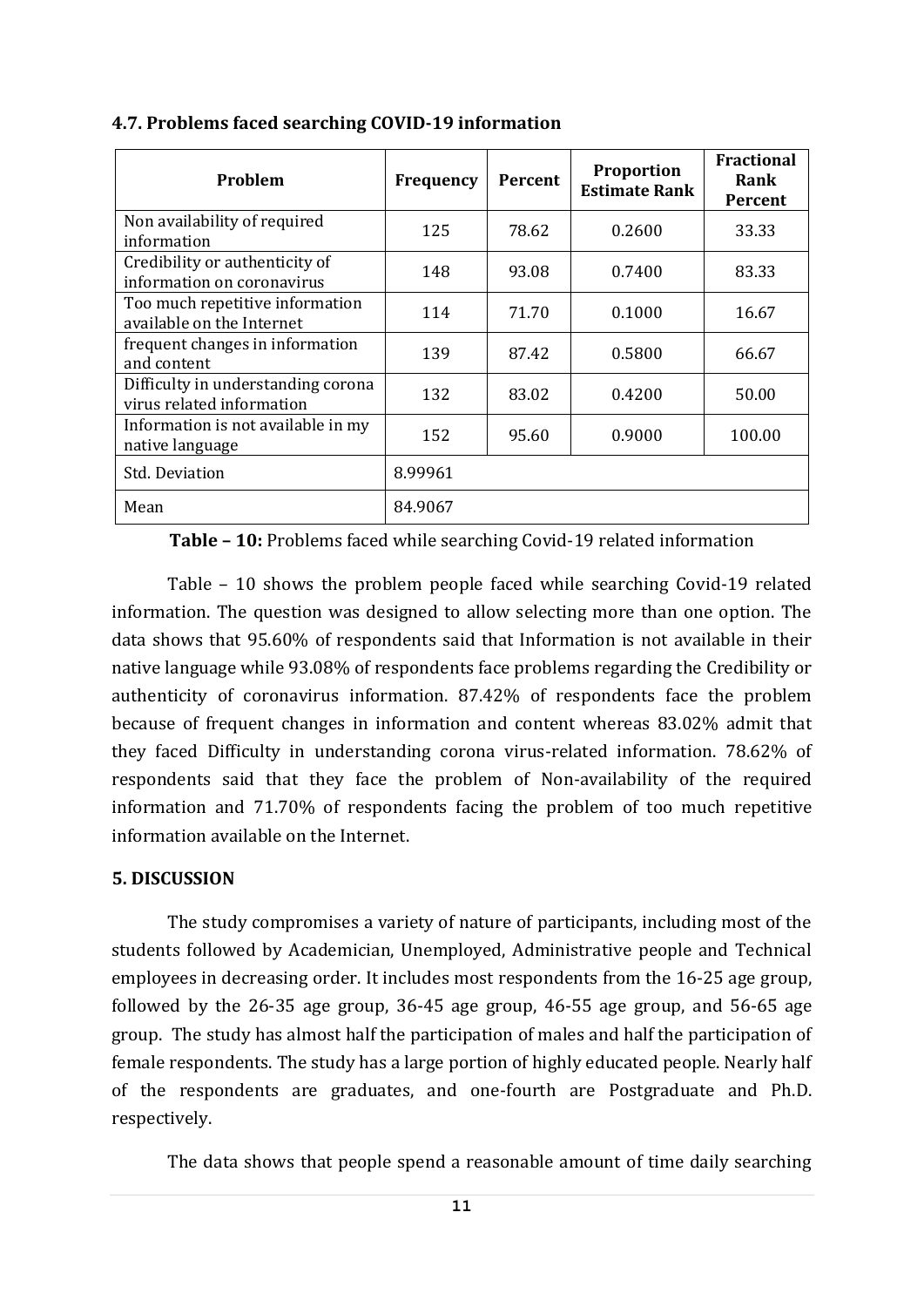for COVID-19 related information. It shows that people are curious and worried about the disease and want to know about the disease outbreak. The data shows that people are spending more time over social media platforms to search COVID-19 related information. They also search videos of doctors and medical professionals to gather the required information. Instant messaging apps like WhatsApp and Telegram are the most preferred medium of sharing information regarding COVID-19. The trend shows that people follow official Twitter accounts of WHO and the Ministry of Health getting quick information.

The findings show that people are curious about searching for information about Signs and symptoms of the Coronavirus and the Causes and treatments of illness. They also seek standard advice for individuals having corona virus-like symptoms and Prevention and control of coronavirus disease. They search the information about the procedure for seeking treatment of suspected coronavirus patients at the specialized center and Information about the proper procedure for washing hands and using sanitizer. People are more curious about looking at the list of coronavirus infected cases, fatalities and recoveries, coronavirus hot-spot areas nearby and the availability of medicines and vaccination in the country.

The findings show that people prefer Social Media for searching information, dedicated websites of Corona Virus, News websites, Newspapers (online/print). The results reveal that people are using the internet for getting COVID-19 related information rather than Television. People seek information to remain vigilant and adjust their preventive measures, find out the medicine to improve immunity and safety products for COVID-19. People are curious about finding the latest information, research, and development about coronavirus.

The study revealed that people are facing problems due to the non-availability of their required information. The second problem is information is available mainly in English and hard to understand by them. People also have doubts about frequent changes in information. It is also worth mention that there is too much repetitive information available on the internet, so credibility or authenticity of information is a major issue.

### **6. CONCLUSION**

The study was aimed to find the information Seeking Behaviour of the people during the COVID-19 Outbreak in India. The analysis revealed that people are more curious about the finding of COVID-19 related information. It is also found that people are more using social media platforms instead of traditional information sources. It is also found that educated people use the online platform to see real-time information rather than